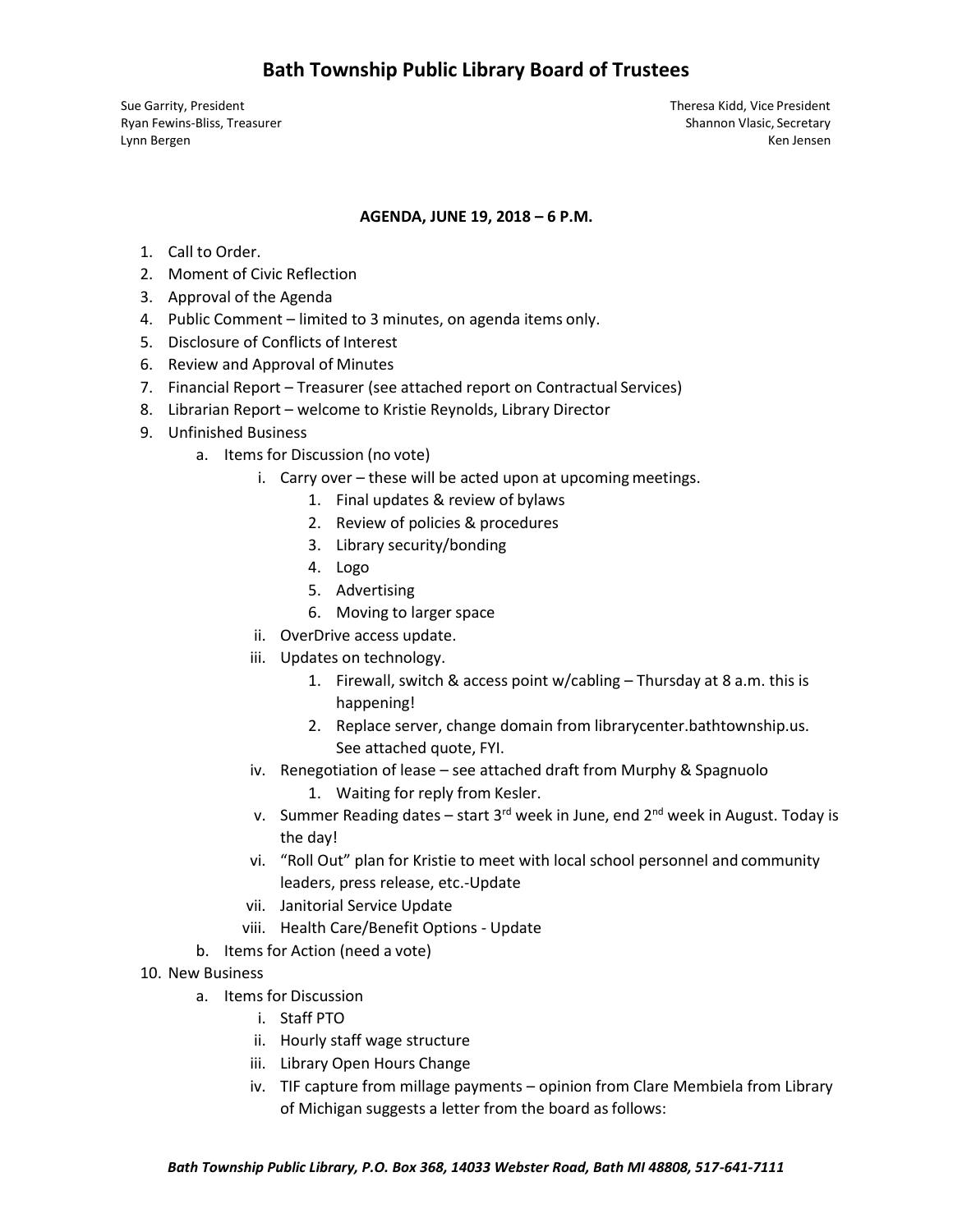## **Bath Township Public Library Board of Trustees**

Sue Garrity, President Theresa Kidd, Vice President Lynn Bergen Ken Jensen Ken Jensen Ken Jensen Ken Jensen Ken Jensen Ken Jensen Ken Jensen Ken Jensen Ken Jensen

Ryan Fewins-Bliss, Treasurer Shannon Vlasic, Secretary Shannon Vlasic, Secretary

*The Bath Library Millage was passed after Dec. 31, 2016 and is a millage for library purposes. The millage is automatically exempt from Tax Incremental Finance Act (TIFA) capture unless the Bath Township Public Library Board and the Township Board enter into a written agreement with the DDA that permits capture.*

*Our Board affirms to Bath Township and the Bath Downtown Development Authority that our Library Millage is exempt from capture under existing law PA 197, Section 3, subsection 3 [\(MCL 125.1653 \(3\)\)\(3\)\)](http://legislature.mi.gov/doc.aspx?mcl-125-1653)*

*While this law was amended with replacement language that will go into effect on Jan 1, 2019, the new act, [2018 PA 57](http://legislature.mi.gov/doc.aspx?2017-SB-0393) amends and re-enacts the entire Tax capture act(s). The main purpose of this re-codification is to clarify certain provisions and add certain reporting requirements. The DDA Library exemption and opt-out provisions are unchanged.*

*All monies allotted incorrectly to the Bath DDA in 2018 must be returned to the Bath Township Public Library, and appropriate changes to end this capture going forward must be made.*

- b. Items for Action
	- i. Vote regarding rejection of TIF capture by DDA.
- 11. Public Comment Limited to 3 minutes
- 12. Board Member Comments
- 13. Adjournment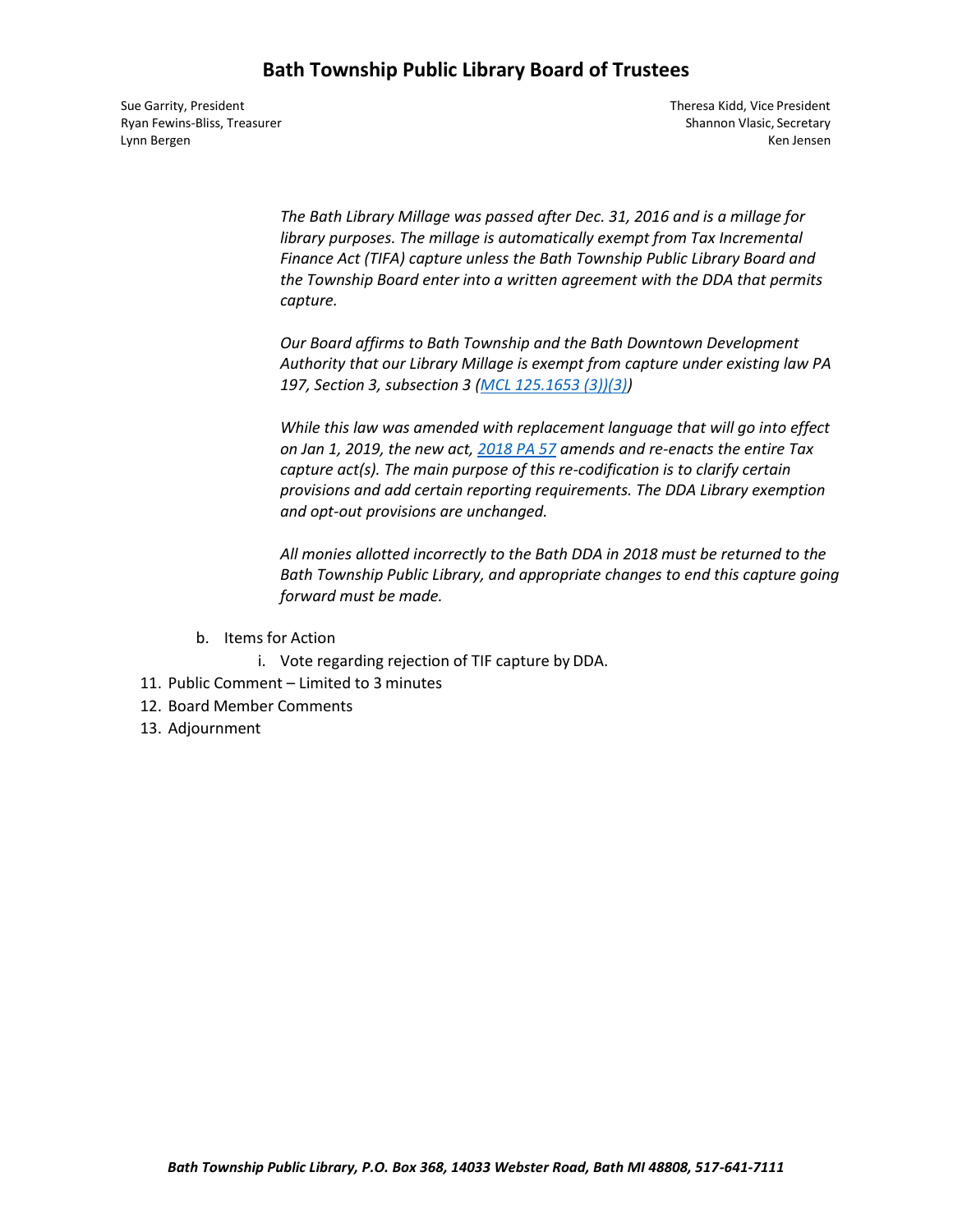## **Bath Township Public Library**

Meeting Minutes

*Tuesday, June 5, 2018; meeting called to order at 6:02pm*

| Present:      | (Board Members) Sue Garrity, Lynn Bergen, Ken Jensen,<br>Shannon Vlasic, Theresa Kidd. (Ryan Fewins-Bliss absent with<br>notice.) |
|---------------|-----------------------------------------------------------------------------------------------------------------------------------|
|               | (Public) Derek Barth, Alex Suarez, Kristie Reynolds                                                                               |
| Next meeting: | Tuesday, June 19, 2018 @ 6:00pm.                                                                                                  |

## **I. Regular Business**

- a. Moment of civic reflection.
- b. Lynn moves to approve the agenda with amendment to date, Theresa  $2^{nd}$ , all in favor.
- c. Public comment on agenda items: none.
- d. Disclosures of conflict of interest: none.
- e. Lynn moves to approve meeting minutes from last meeting as adjusted, Shannon 2<sup>nd</sup>, all in favor.

## **II. Financial Report**

Ryan left financial reports with Sue; budget vs. actuals and quarterly profit and loss. Numbers are very close to anticipated budget. GOOD JOB RYAN!!!  $\circledS \circledS$  Lynn requests breakdown of contractual services category (even just what sub-categories are included here.)

### **III. Librarian Report**

Derek states 49 new titles this week based solely on donations. Numbers seem to be down, but circulation is up. Less children seem to be frequenting computers with busy summer obligations.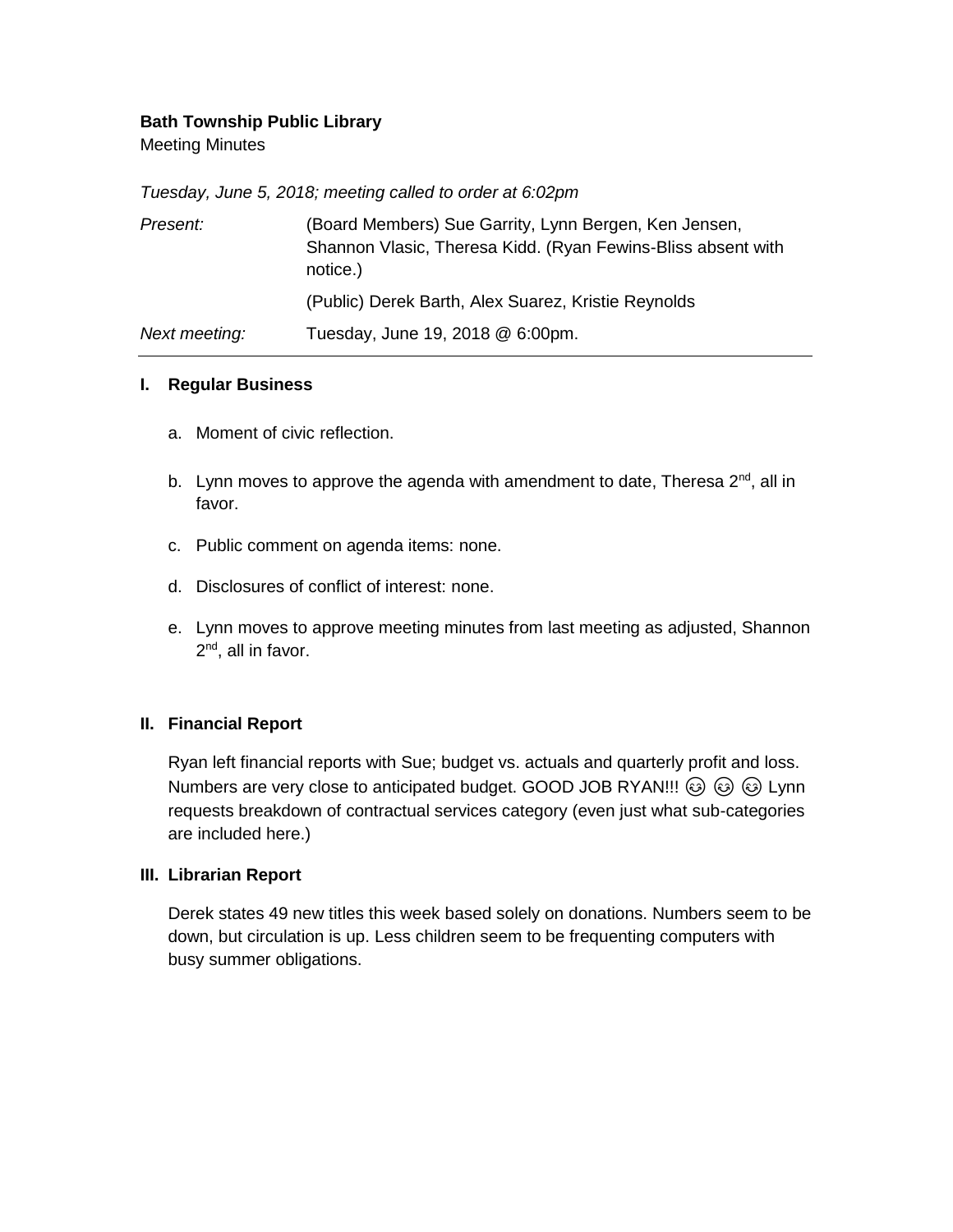## **IV. Unfinished Business**

- a. Several items being saved for discussion after Kristie officially begins. Bylaws, policies and procedures, healthcare benefits for director & staff, library security & bonding, logo, janitorial services, advertising, moving to larger space. Janitorial services; we will check with local businesses. Sue will ask our neighbors and see who they use.
- b. Woodlands Overdrive; We want no interruption in Overdrive services. Hoping to have something worked out with Woodlands by July 1<sup>st</sup>. We need to pay for coverage until we become official members of the Woodlands Cooperative in October. Kristie is working on this.
- c. Updates on technology: getting quotes on replacement for server, domain, as computers currently joined to domain that belongs to township. Sue mentioned this to Dan at Township. ASK is handling this. Final Quote for switch and access point with cabling attached to packet. Reduced from original quote.
- d. Re-negotiation of lease draft from Murphy & Spagnuolo attached to packet. Some things removed and changed. Kristie had new lease looked over by mother who is real estate attorney. Suggested that under number 10, we specify who is responsible for care of outside roof, source of any leak or damage. Sue is comfortable with signing lease with board approval through vote at next meeting.
- e. Summer Reading 3<sup>rd</sup> week in June through 2<sup>nd</sup> week in August.

## **V. Action**

None.

## **VI. New Business**

- a. Staff PTO; wait to discuss until Ryan is here.
- b. MLA Workshop; Ryan attended. Brought handouts.
- c. "Roll Out" plan presented.

## **VII.Closing**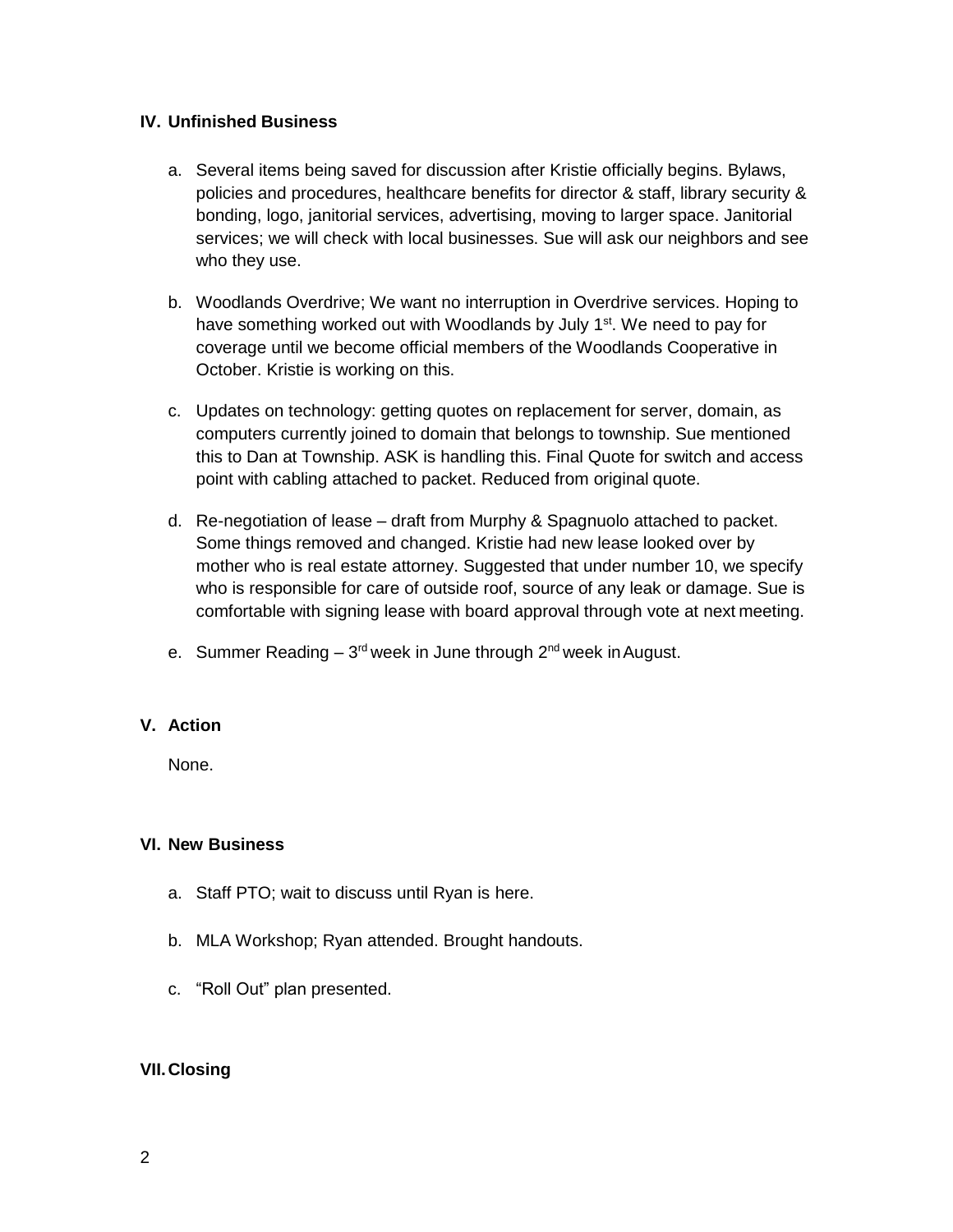- a. Public Comment:
- b. Board Comment:
- c. Shannon moves to adjourn the meeting, Theresa  $2^{nd}$ , all in favor.

Meeting adjourned at 7:16 pm.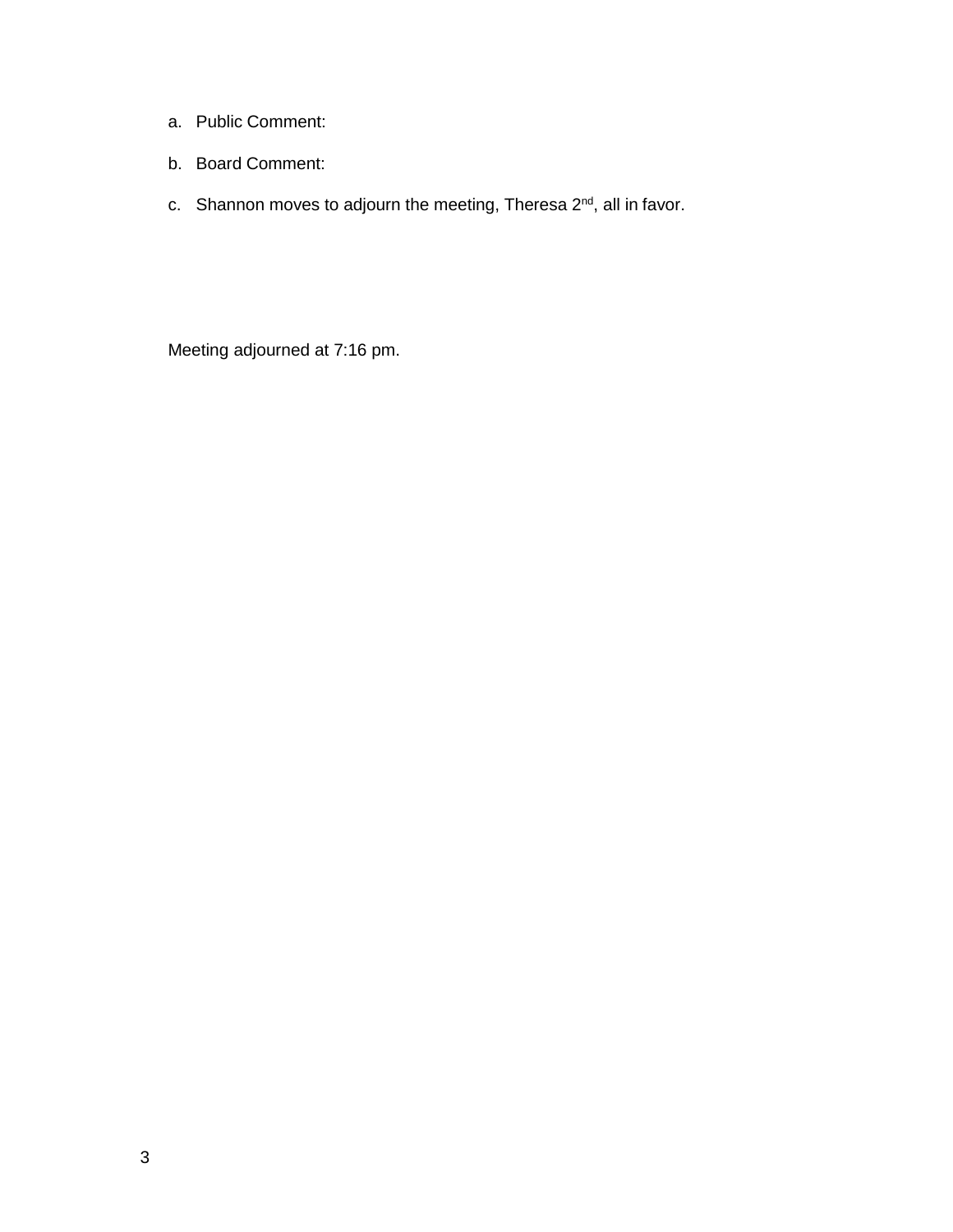# Bath Township Public Library

## ACCOUNT QUICKREPORT

All Dates

| <b>DATE</b>                 | <b>TRANSACTION</b><br><b>TYPE</b>     | <b>NUM</b> | <b>NAME</b>                    | MEMO/DESCRIPTION                                   | <b>ACCOUNT</b>              | <b>CLR</b> | <b>AMOUNT</b> | <b>BALANCE</b> |
|-----------------------------|---------------------------------------|------------|--------------------------------|----------------------------------------------------|-----------------------------|------------|---------------|----------------|
| <b>Contractual Services</b> |                                       |            |                                |                                                    |                             |            |               |                |
| 01/09/2018 Check            |                                       | 1918EFT    | Paychex                        |                                                    | <b>Contractual Services</b> |            | 300.69        | 300.69         |
| 01/19/2018 Check            |                                       | 11918EFT   | Paychex                        |                                                    | <b>Contractual Services</b> |            | 61.36         | 362.05         |
| 02/01/2018                  | Expense                               | 2118EFT    | Paychex                        | Paychex Invoice                                    | <b>Contractual Services</b> |            | 61.17         | 423.22         |
| 02/03/2018 Check            |                                       | 2517       | <b>Great America Financial</b> |                                                    | <b>Contractual Services</b> |            | 206.18        | 629.40         |
| 02/16/2018 Expense          |                                       | 21618EFT   | Paychex                        | Paychex Invoice                                    | <b>Contractual Services</b> |            | 61.17         | 690.57         |
| 03/02/2018 Expense          |                                       | 30218EFT   | Paychex                        | Paychex Invoice 3/2/18                             | <b>Contractual Services</b> |            | 61.17         | 751.74         |
| 03/16/2018                  | Expense                               | 31618EFT   | Paychex                        | 3/16/18 Paychex Invoice                            | <b>Contractual Services</b> |            | 61.17         | 812.91         |
| 03/19/2018                  | Check                                 | 2531       | <b>ASK</b>                     | Setup Fee - Tech Support                           | <b>Contractual Services</b> |            | 850.00        | 1,662.91       |
| 03/19/2018                  | Check                                 | 2530       | <b>Great America Financial</b> | Monthly Copier                                     | <b>Contractual Services</b> |            | 111.31        | 1,774.22       |
| 03/19/2018 Check            |                                       | 2526       | <b>ASK</b>                     | March + April Technology<br>Support                | <b>Contractual Services</b> |            | 1,700.00      | 3,474.22       |
| 03/30/2018                  | Expense                               | 33018EFT   | Paychex                        | Paychex Invoice                                    | <b>Contractual Services</b> |            | 61.17         | 3,535.39       |
| 04/13/2018 Expense          |                                       | 41318EFT   | Paychex                        | Paychex Invoice 4/13/18                            | <b>Contractual Services</b> |            | 72.17         | 3,607.56       |
| 04/16/2018 Check            |                                       | 2546       | Consultants on Call            | Transition costs from COC to<br><b>ASK</b>         | <b>Contractual Services</b> |            | 357.50        | 3,965.06       |
| 04/23/2018                  | Check                                 | 2552       | <b>ASK</b>                     | <b>ASK May Service</b>                             | <b>Contractual Services</b> |            | 850.00        | 4,815.06       |
| 04/23/2018 Check            |                                       | 2556       | Dewitt District Library        | Dewitt Library Services Contract<br>Payment 1 of 2 | <b>Contractual Services</b> |            | 6,000.00      | 10,815.06      |
| 04/23/2018 Check            |                                       | 2553       | Kent District Library          | Director Search Payment 1 of 2                     | <b>Contractual Services</b> |            | 3,000.00      | 13,815.06      |
| 04/27/2018 Expense          |                                       | 42718EFT   | Paychex                        | Paychex Invoice for 4/28 Payroll                   | <b>Contractual Services</b> |            | 61.17         | 13,876.23      |
| 05/01/2018                  | Check                                 | 2559       | <b>Great America Financial</b> | Copy Lease                                         | <b>Contractual Services</b> |            | 250.18        | 14,126.41      |
| 05/11/2018 Check            |                                       | 2557       | <b>Great America Financial</b> | Copier Lease May 2018                              | <b>Contractual Services</b> |            | 111.31        | 14,237.72      |
| 05/11/2018                  | Expense                               | 51118EFT   | Paychex                        | Paychex Invoice                                    | <b>Contractual Services</b> |            | 61.42         | 14,299.14      |
| 05/25/2018                  | Check                                 | 2572       | Kent District Library          | Final Payment - Hiring Support                     | <b>Contractual Services</b> |            | 3,000.00      | 17,299.14      |
| 05/25/2018 Check            |                                       | 2575       | <b>ASK</b>                     | June Total Care Support                            | <b>Contractual Services</b> |            | 850.00        | 18,149.14      |
| 05/25/2018 Expense          |                                       | 52518EFT   | Paychex                        | Paychex Invoice                                    | <b>Contractual Services</b> |            | 61.42         | 18,210.56      |
| 06/15/2018 Check            |                                       | 2573       | Dewitt District Library        | Second Payment of Dewitt<br>Services Contract      | <b>Contractual Services</b> |            | 6,000.00      | 24,210.56      |
|                             | <b>Total for Contractual Services</b> |            |                                |                                                    |                             |            | \$24,210.56   |                |
| <b>TOTAL</b>                |                                       |            |                                |                                                    |                             |            | \$24,210.56   |                |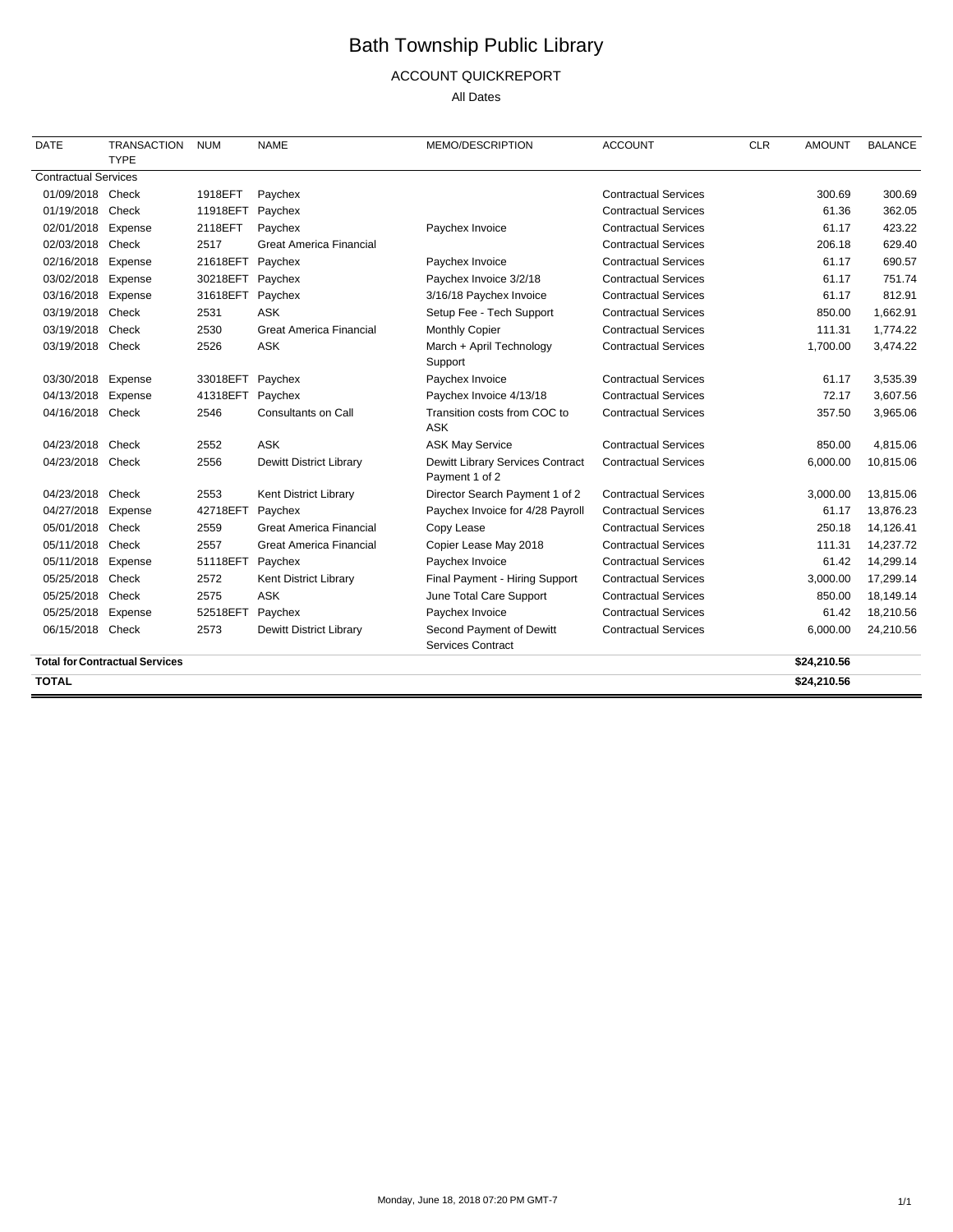

3125 Sovereign Drive, Suite 9B, Lansing, MI 4891 t. 517-676-6633 f. 517-676-6730 www.justask.net sales@justask.net

ASKQ6218 May 30, 2018 Quote Expires: Jun 29, 2018

#### **Quoted To:**

**Bath Township Public Library** Sue Garrity 14033 Webster Rd Bath Township, MI 48808 United States

Prepared By

Ed Pryor *Account Manager*  [epryor@justask.net](mailto:epryor@justask.net) 517-676-6633

**Phone** (517) 641-7111 **Fax**

*Here is the quote you requested.*

| Description                                                                                                                                                                                                                                                                                                                               | Unit Price. |   | <i>Ext. Prine</i> |
|-------------------------------------------------------------------------------------------------------------------------------------------------------------------------------------------------------------------------------------------------------------------------------------------------------------------------------------------|-------------|---|-------------------|
| <b>New Server</b><br>16 GB Ram<br>1 TB Stora tl                                                                                                                                                                                                                                                                                           |             |   |                   |
| Lenovo ThinkServer TS150 4U Tower Server - 1 x Intel Xeon E3-1245 v6 Quad-<br>core {4 Core} 3.70 GHz - 8 GB Installed DDR4 SDRAM - Serial ATA/600<br>Controller - 0, 1, 5, 10 RAID Levels - 1 x 250 W - 1 Processor Support - 64 GB<br>RAM Support - Gigabit Ethernet - DVD-Writer                                                        | \$779.00    |   | \$779.00          |
| WORKLOAD HUNGRY, BUDGET FRIENDLY.<br>ThinkServer towers provide the performance, reliability, and<br>easy-to-use tools to power your infrastructure workloads.<br>Perfect for small databases, basic virtualization, and office<br>applications.TS150<br>The perfect first server: powerful, flexible, and oh so<br>affordable.<br>14.000 |             |   |                   |
| Lenovo 8GB DDR4 SDRAM Memory Module - 8 GB {1 x 8 GB} - DDR4 SDRAM -<br>2400 MHz DDR4-2400/PC4-2400 - ECC - Unbuffered - 260-pin - DIMM                                                                                                                                                                                                   | \$199.00    | 1 | \$199.00          |

PRICES SUBJECT TO CHANGE WITHOUT NOTICE - PRICES BASED UPON ACCEPTANCE OF ALL QUOTED ITEMS OR A SINGLE OPTION - ANY TRAINING OR CONSULTING SERVICES NOT QUOTED WILL BE BILLED AT PUBLISHED BOOK RATES FOR EACH ACTIVITY INVOLVED - WE SPECIFICALLY DISCLAIM ANY AND ALL IMPLIED WARRANTIES. ASK SHALL NOT BE HELD LIABLE FOR ANY LOSS OF PROFITS, BUSINESS, GOODWILL, DATA, INTERRUPTION OF BUSINESS. NOR FOR DAMAGES RELATED TO THIS AGREEMENT. RETURNS ARE AVAILABLE WITH VALID RMA NUMBER FOR 15 DAYS AND WILL HAVE A MINIMUM 20% RESTOCKING FEE WITH ORIGINAL PACKAGING.<br>QUOTED PRICES DO NOT INCLUDE TRAVEL, MILEAGE OR LIVING EXPENSES UNLESS OTHERWISE INDICATED.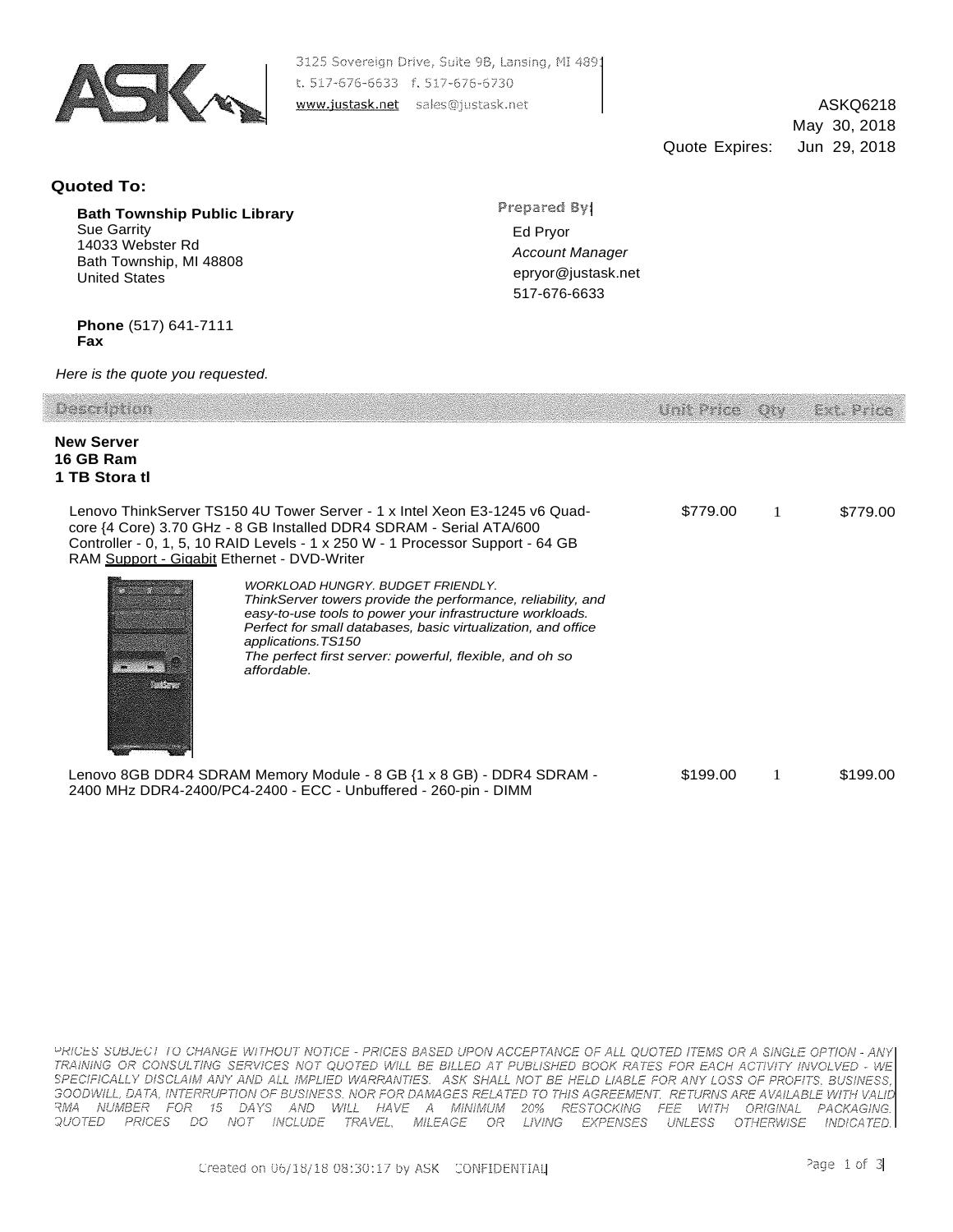| <b>Description</b>                                                                                                                                                                                                                                                                                                                                                                                                                                                                                                                                                                                                                                                                 | <b>Unit Price</b> | Qty          | Ext. Price |
|------------------------------------------------------------------------------------------------------------------------------------------------------------------------------------------------------------------------------------------------------------------------------------------------------------------------------------------------------------------------------------------------------------------------------------------------------------------------------------------------------------------------------------------------------------------------------------------------------------------------------------------------------------------------------------|-------------------|--------------|------------|
| Lenovo ThinkServer RAID 520i PCie Adapter - 12Gb/s SAS - PCI Express 3.0 x8 -<br>Plug-in Card - RAID Supported - 0, 1, 10, JBOD RAID Level - 8 Total SAS Port(s) -<br>8 SAS Port(s) Internal - PC                                                                                                                                                                                                                                                                                                                                                                                                                                                                                  | \$319.00          | 1            | \$319.00   |
| ThinkServer always meets the demand for performance<br>enhancement and feature enablement by way of continuous<br>improvement on products and options. Upgrading your<br>systems with the new options will bring you great value with<br>flexibilit y, scalability and field-proven reliabilit y. The offering<br>here covers: Lenovo ThinkServer RAID 520i PCie Adapter<br>(4XC0GB8840) Lenovo ThinkServer RAID 520i RAID 5<br>Upgrade (4XC0G88841) Lenovo ThinkServer TS450 12 GB<br>RAID Expander Card (4XC0G88843) Lenovo ThinkServer<br>9380-Be PCie 12 GB 8-port External SAS RAID adapter by<br>LSI-Avago (4XC0G88845}Support 6 GB SATA/SAS drives<br>Support up to B disks |                   |              |            |
| Lenovo 1 TB 3.5" Internal Hard Drive - SATA - 7200rpm                                                                                                                                                                                                                                                                                                                                                                                                                                                                                                                                                                                                                              | \$269.00          | 2            | \$538.00   |
| $\$.3iC$ ;; 33/cf<br>PROTECTION PRE Ess - 3Y 24x7x4 + YD YD (Optional)                                                                                                                                                                                                                                                                                                                                                                                                                                                                                                                                                                                                             | \$976.00          |              | \$976.00   |
| PREM ESS 5YR 24X7 4HR YOURDR YOURDATA (Optional - SELECTED)                                                                                                                                                                                                                                                                                                                                                                                                                                                                                                                                                                                                                        | \$1,844.50        | $\mathbf{1}$ | \$1,844.50 |
| ubTotal                                                                                                                                                                                                                                                                                                                                                                                                                                                                                                                                                                                                                                                                            |                   |              | \$3,679.50 |

#### **Windows Server Licensing**

If Windows Server licenisng is available through Tech Soup, it will be cheaper to purchase the licenesing through **Tech Soup. If it is available, change the quantities of server licensing in this quote to zero.**

| Single Language<br>$tJi'nd) S-u \mathfrak{S}^5$                                              | <i><b>:ti38</b></i>        | \$1,381.05 |
|----------------------------------------------------------------------------------------------|----------------------------|------------|
|                                                                                              | \$40.35                    | -5         |
| Microsoft Windows Server 2016 Standard - License - 2 Core - Volume - Single<br>Language - PC | \$117.15<br>8 <sup>8</sup> |            |

#### **ASK Professional Services, Fixed Bid**

*PRICES SUBJECT TO CHANGE WITHOUT NOTICE* - *PRICES BASED UPON ACCEPTANCE OF ALL QUOTED ITEMS OR A SINGLE OPTION* - *ANY TRAINING OR CONSULTING SERVICES NOT QUOTED WILL BE BILLED AT PUBLISH ED BOOK RATES FOR EACH ACTIVITY INVOLVED* - *WE*  SPECIF/CALLY DISCLAIM ANY AND ALL IMPLIED WARRANTIES . ASK SHALL NOT BE HELD LIABLE FOR ANY LOSS OF PROFITS. BUSINESS, *GOODWILL, DATA, INTERRUPTION OF BUSINESS . NOR FOR DAMAGES RELATED TO THIS AGREEMENT. RETURNS ARE AVAILABLE WITH VALID RMA NUMBER FOR 15 DAYS AND WILL HAVE A MINIMUM 20% RESTOCKING FEE WITH ORIGINAL PACKAGING .*

*QUOTED PRICES DO NOT INCLUDE TRAVEL, MILEAGE OR LIVING EXPENSES UNLESS OTHERWISE INDICATED.*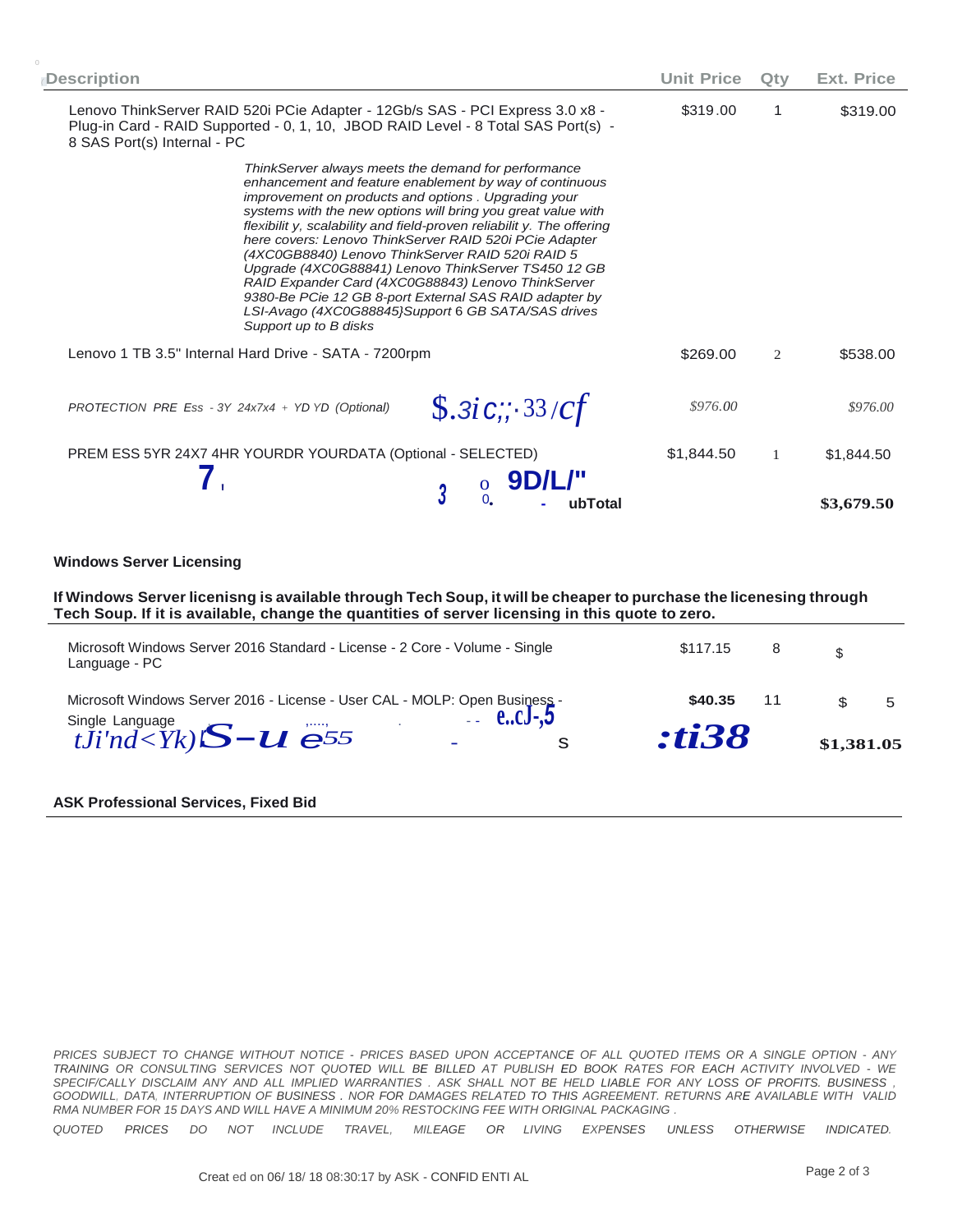| <b>Description</b>                                                                                                                                                                                                                                                                                                                                                                                                                                                                                                                                                                                                                        | <b>Unit Price</b> | Qtv | Ext. Price   |
|-------------------------------------------------------------------------------------------------------------------------------------------------------------------------------------------------------------------------------------------------------------------------------------------------------------------------------------------------------------------------------------------------------------------------------------------------------------------------------------------------------------------------------------------------------------------------------------------------------------------------------------------|-------------------|-----|--------------|
| ASK Professional Serv ices, Scope of Work                                                                                                                                                                                                                                                                                                                                                                                                                                                                                                                                                                                                 | \$8,125.00        | 1   | \$8,125.00   |
| Pr ofessional Project Management<br>Assemble Server and setup RAID 1.<br>Load OS onto Server and install updates.<br>Build new Active Directory Domain.<br>Create new users and groups per Bath Township Public Library's needs.<br>Create new file share and setup secur it y groups for least privileged access.<br>Deploy ASK Standard Group Policy Objects and setup mapped drives.<br>Migrate DHCP to the new server.<br>Migrate DNS to the new server.<br>Migrate file data to new file shares.<br>Setup printers on the new server.<br>Setup scan to email and scan to folder.<br>Migrate existing workstations to the new domain. |                   |     |              |
| <b>ASK Total Care Discount</b>                                                                                                                                                                                                                                                                                                                                                                                                                                                                                                                                                                                                            |                   |     | $-$1,950.00$ |
| <b>SubTotal</b>                                                                                                                                                                                                                                                                                                                                                                                                                                                                                                                                                                                                                           |                   |     |              |

|                                                      | <b>One Time Cost Subtotal</b>                                                                                                                                          | \$11,235.55 |
|------------------------------------------------------|------------------------------------------------------------------------------------------------------------------------------------------------------------------------|-------------|
|                                                      | <b>Time Cost Tax</b>                                                                                                                                                   | \$303.63    |
|                                                      | <b>One Time Cost Shipping</b>                                                                                                                                          | \$0.00      |
|                                                      | <b>One Time Cast Gl'and Total</b>                                                                                                                                      | \$11.539.18 |
| Please contact me if I can be of further assistance. |                                                                                                                                                                        |             |
|                                                      | To accept this quote please sign and date below. Please include a PO Number if applicable.<br>You may then fax to 517-676-6730 or scan and email to sales@justask.net. |             |
|                                                      | If this quote was accepted online, you do not need to fax or email.                                                                                                    |             |
|                                                      | <b>ASK Quote Number:</b><br><b>ASKQ6218</b>                                                                                                                            |             |
| Signature:                                           | PO:<br>Date:                                                                                                                                                           |             |

*PRICES SUBJECT TO CHANGE WITHOUT NOTICE* - *PRICES BASED UPON ACCEPTANCE OF ALL QUOTED ITEMS OR A SINGLE OPTION* - *ANY TRAINING OR CONSULTING SERVICES NOT QUOTED WILL BE BILLED AT PUBLISH ED BOOK RATES FOR EACH ACTIVITY INVOLVED* - *WE SPECIF/CALLY DISCLAIM ANY AND ALL IMPLIED WARRANTIES. ASK SHALL NOT BE HELD LIABL E FOR ANY LOSS OF PROF ITS. BUSINESS,*  GOODWILL, DATA, INTERRUPTION OF BUSINESS. NOR FOR DAMAGES RELATED TO THIS AGREEMENT RETURNS ARE AVAILABLE WITH VALID *RMA NUMBER FOR* ·/5 *DAYS AND WILL HAVE A MINIMUM 20% RESTOCKING FEE WITH ORIGINAL PACKAGI NG.*

*QUOTED PRICES DO NOT INCLUDE TRAVEL, MILEAGE OR LIVING EXPENSES UNLESS OTHERWISE INDICATED.*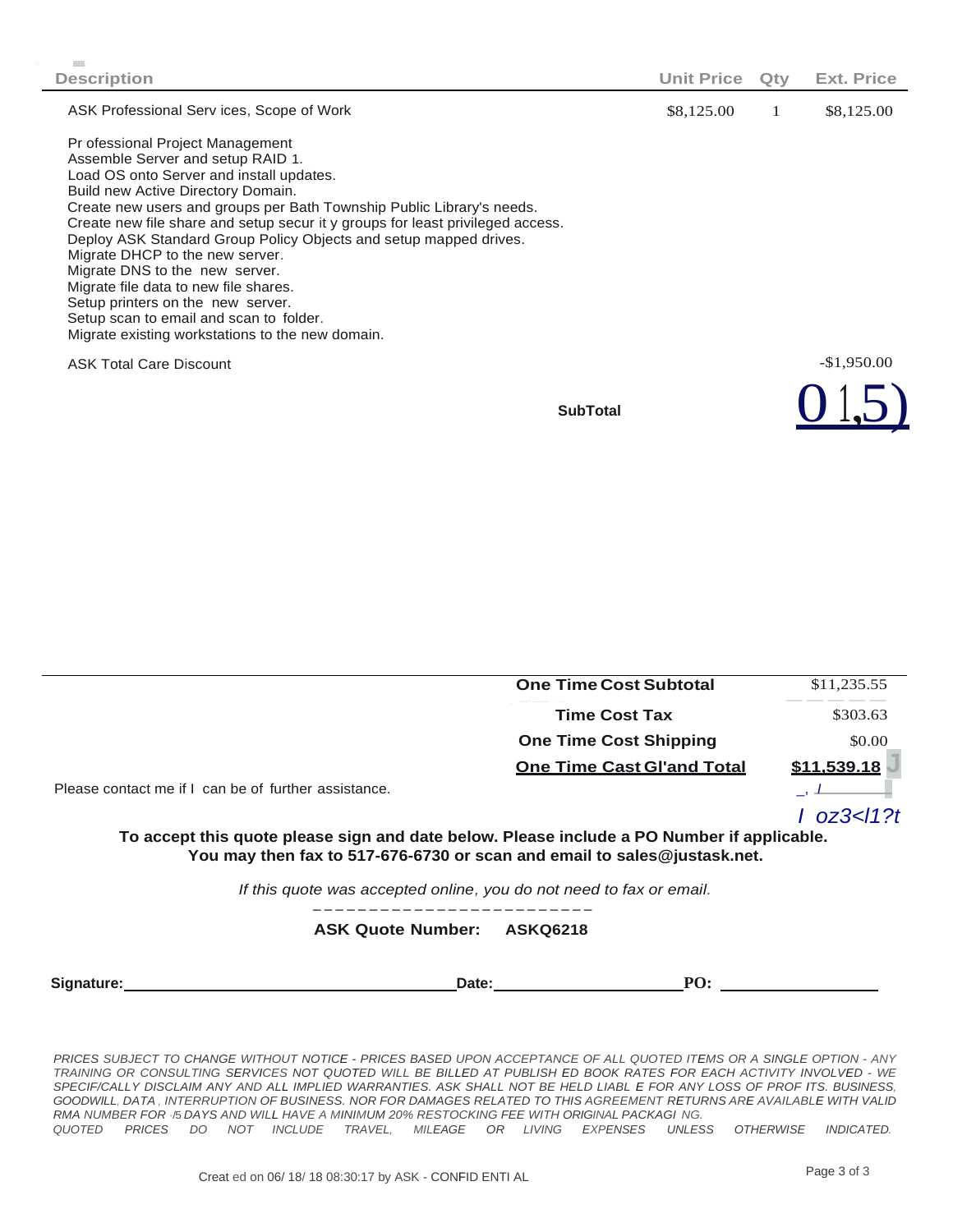## **RETAIL LEASE**

**THIS LEASE** made this day of June, by and between Daryl Kesler of P.O. Box 307, Bath Michigan 48808, hereinafter referred to as "Landlord," and Bath Township Public Library of 14033 Webster Road, Bath Township, Michigan 48808, hereinafter referred to as "Tenant," in consideration of the mutual covenants and promises herein contained and for other valuable consideration.

### **WITNESSETH:**

**1. PREMISES LEASED.** The Landlord does hereby demise and let unto the Tenant, and the Tenant does hereby lease and hire from the Landlord, for the term and under the terms and conditions herein set forth in this Lease for those certain premises, containing approximately 2,240 square feet, located at 14033 Webster Road, Bath Township, Michigan as more fully described in Exhibit A attached hereto (hereinafter referred to as the "Shopping Center"). Landlord grants the Tenant a non-exclusive license during the term of this Lease to use the parking spaces provided in the front of the premises for parking of Tenant's employees and library patrons. The portion of the Premises described in Exhibit A and the licensed premises shall be the "Premises" for purposes of this Lease.

**2. TERM.** The term of this Lease shall be for a period of five (5) years, commencing on June 1, 2018 (hereinafter referred to as the "commencement date"), fully to be completed and ended on May 31, 2023 subject to paragraph 25 below. Should Tenant remain in possession of the Premises after termination of this Lease or any extension thereof, said possession will be deemed to be on a month-to-month basis under the same conditions as provide in this Lease.

**3. RENTAL:** Tenant agrees to pay to Landlord at its office or to such other person or persons or at such other place as Landlord shall designate in writing, as rental for the said demised premises as follows:

- **(a) Fixed Minimum Rental:** A fixed rental for the herein described demised premises of per year, payable in advance in equal monthly installments of \$767.67 per month, upon the first day of each month during the term of this Lease.
- **(b) Rent Increase**: Tenant agrees and shall also pay to Landlord, as additional rent, for the second lease year and each lease year thereafter, an increase of rent by three (3%) percent if Landlord so elects.
- **(c) Security Deposit:** Landlord is not requiring a security deposit.

**4. USE OF PREMISES.** Tenant covenants and agrees that said demised premises shall be used and occupied for the operation of a public library and for no other purpose without the written consent of Landlord, which consent shall not be unreasonably withheld. Tenant shall properly comply with all laws, ordinances and lawful orders and regulations affecting the demised premises and the use thereof. Tenant further covenants and agrees that it will conduct its business during normal business hours for such type of business and on all business days. Tenant further agrees that no auction, bankruptcy or going out-of-business sales will be conducted in or from the demised premises without prior written consent of Landlord.

**5. CARE OF PREMISES.** Tenant shall not permit, allow or cause any act or deed to be performed or any practice to be adopted or followed in or about said demised premises which shall cause or be likely to cause injury or damage to any person or to said demised premises or to the building or to the sidewalks and pavements adjoining the demised premises. Tenant shall not permit, allow or cause any noxious, disturbing or offensive odors, fumes, gases, smoke, dust, steam, vapors or disturbing noise, sound or vibration to originate in or to be emitted from said demised premises. Tenant agrees to permit no waste of the demised premises, but rather to take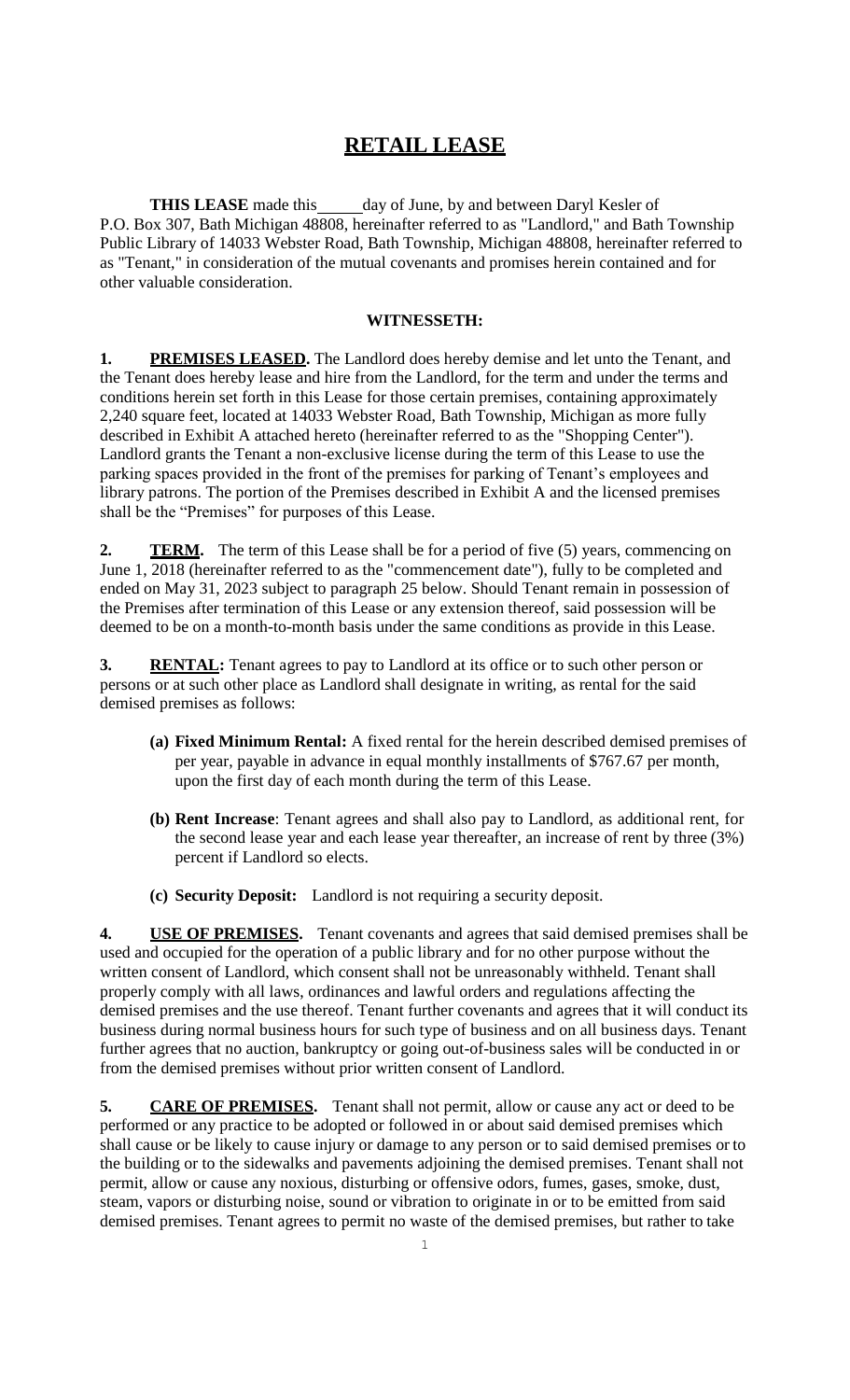good care of same and, upon termination of this Lease, to surrender without notice in as good condition as at the commencement of the term, reasonable use and wear thereof excepted.

**6. UTILITIES.** Tenant shall procure and shall pay the cost when due of all utilities rendered or furnished to the demised premises during the term of this Lease, including electricity, gas, telephone, internet, waste removal and sewerage charges. However, Landlord shall provide and pay for water expenses which shall be maintained by Landlord.

**7. SIGNS.** The cost of installing, maintaining, changing or removing any signs upon the demised premises shall be borne by Tenant. Tenant shall obtain Landlord's written approval as to design, location and the manner of installation prior to placing any sign whatsoever upon the demised premises which shall not be unreasonably withheld. Any signs shall comply with all requirements of appropriate governmental authority and all necessary permits or licenses required in connection therewith shall be obtained by Tenant at Tenant's sole cost and expense. Tenant shall maintain all signs in good condition and repair at all times during the term of this Lease and Tenant shall save Landlord harmless from injury to person or property arising from the erection and maintenance of said signs. Upon vacating the demised premises, Tenant shall remove all signs and repair any damage caused by such removal.

## **8. OPERATION AND MAINTENANCE OF COMMON AREA.**

- **(a) Maintenance of Common Area.** Landlord will provide lawn maintenance and snow plowing of parking lot. Sidewalk shoveling is the Tenant's responsibility.
- **(b) Use of Common Area.** Landlord grants to Tenant throughout the term of this Lease in common with others entitled to a similar use thereof, an easement for ingress and egress to Tenant's demised premises and for the parking of automobiles by Tenant's employees, customers and invitees in the parking area. It is not to be construed that Landlord is leasing any specific parking area to Tenant. Tenant shall not and shall not permit its employees to use said parking areas for the storage of any automobiles, trucks or other vehicles owned or used by Tenant or its employees, except as may be approved and designated in writing by Landlord. No portion of the parking areas, sidewalks or other common areas shall be used by Tenant for any purpose whatsoever, other than pedestrian and vehicular traffic and customer parking, without prior written consent of Landlord. Landlord reserves the right to determine from time to time how to use the parking and common area and to resolve any disputes in connection therewith, the Landlord's decision shall be final.

**9. RUBBISH CONTROL.** Tenant shall not place, store, collect or allow any trash, garbage, rubbish or waste material on the outside of the building or the demised premises. Tenant shall pay for all charges for the removal of said trash, garbage, rubbish or waste material and for charges for all other services used, rendered or supplied upon or in connection with the demised premises.

**10. MAINTENANCE AND REPAIR.** Landlord agrees to keep and maintain the outer walls, roof, and sidewalks of the demised premises in good repair during the term of this Lease. However, Landlord shall not be responsible for damages caused by backups of toilets or lavatories, flood damage or water damage from adjoining tenants. Landlord shall not be responsible for the care or maintenance of any loading docks, loading ramps, front doors, rear doors, locks and hardware. Tenant, at its sole cost and expense, whether the same shall be the property of Tenant or Landlord, shall promptly repair and at all times maintain in good condition the interior of the demised premises and all its appurtenances and

equipment, including, but not limited to, heating units, electrical fixtures and equipment, electrical installation, plumbing, plumbing equipment and fixtures, all machinery, all hardware, all interior paint or decoration of every kind. Tenant shall promptly replace all broken or damaged glass, including window glass and door glass, unless covered by Landlord's fire and extended coverage insurance. In the event Tenant fails to make any of the repairs which it is

 $\mathbf{I}$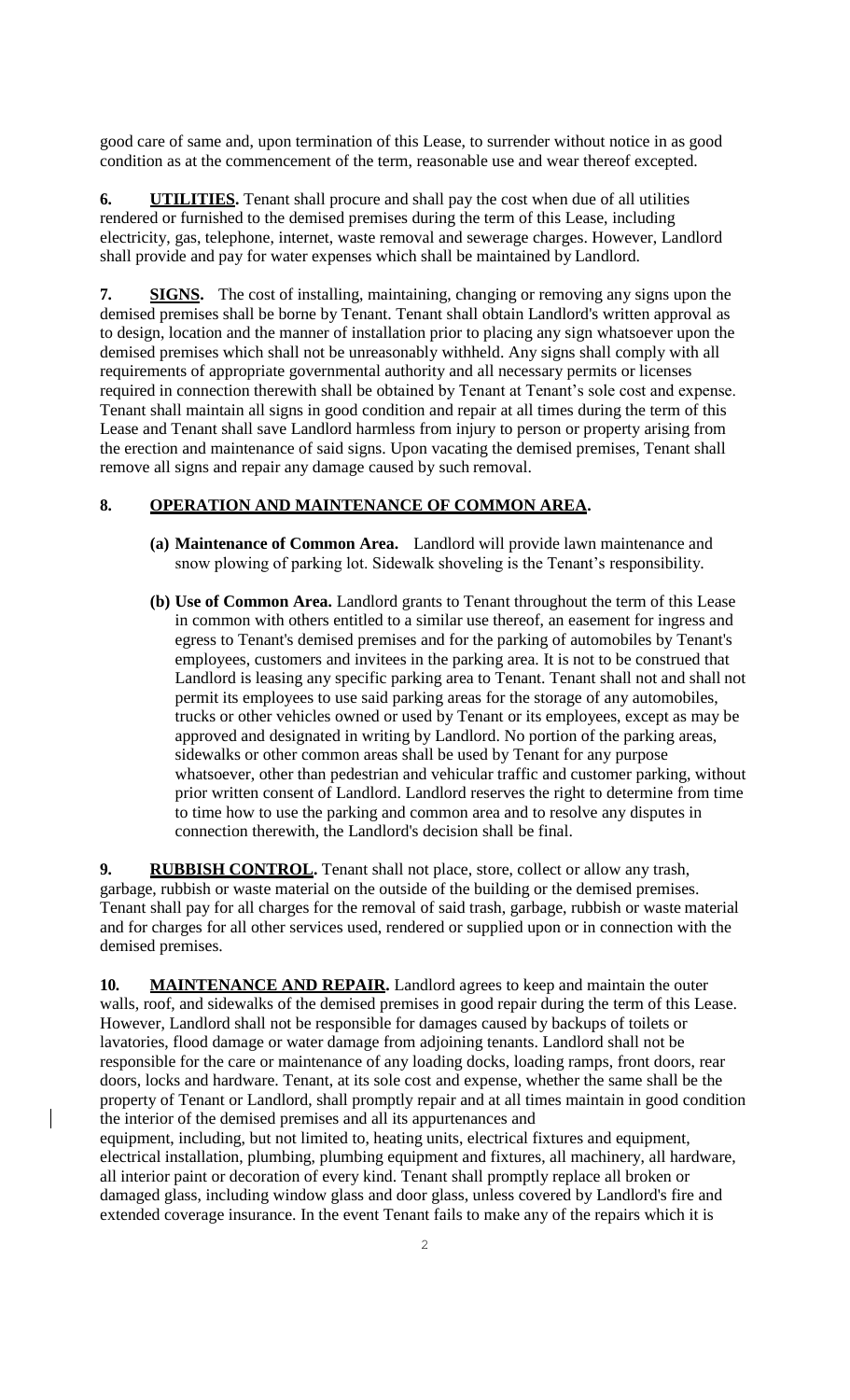obligated to make with reasonable dispatch, Landlord shall be entitled to enter the demised premises and make or cause the same to be made and the amount or amounts expended by Landlord for such repairs shall be due and payable by Tenant to Landlord as so much additional rental hereunder.

**11. ALTERATIONS.** No structural changes, additions or substantial alterations shall be made by Tenant without the written consent of Landlord. Tenant shall have the right, at its own cost and expense, to place or install within the demised premises such fixtures, partitions, equipment and trade fixtures, together with any additional painting or minor alterations in the demised premises which Tenant may find necessary and deem desirable, for all of which Landlord hereby consents. It is further covenanted and agreed that all fixtures, partitions, equipment, trade fixtures, alterations or changes installed by Tenant shall be and remain personal property, regardless of the manner of their annexation, and shall be removed by Tenant at the termination of this Lease or any extension thereof. Any damage to the demised premises caused by the removal thereof shall be repaired by Tenant at the sole cost and expense of Tenant.

12. **INDEMNIFICATION OF LANDLORD.** Tenant covenants and agrees to save Landlord harmless from any liability for injuries or damages to any person or property upon or about the demised premises, in connection with Tenant's use, and agrees to procure at its own cost and expense public liability insurance for the benefit of Landlord and Tenant in the sum of One Million and No/100 (\$1,000,000.00) Dollars for damages resulting to one (1) person and One Million and No/100 (\$1,000,000.00) Dollars for damages resulting from one (1) incident and property damage in the sum of One Million and No/100 (\$1,000,000.00) Dollars. Tenant shall keep and maintain said insurance in force during the term of this Lease and shall deliver the policy or copy thereof or certificate of insurance evidencing such coverage to Landlord. Landlord agrees to carry in full force and effect at all times during the term of this Lease or any renewal or extension thereof, fire and extended coverage insurance covering the demised premises in an amount equal to the replacement value of the building.

**13. DAMAGE BY FIRE OR OTHER CASUALTY.** If the building shall be damaged or destroyed in whole or in part by fire or other cause and is rebuilt and restored to a good and tenantable condition by Landlord within a reasonable time, the rental shall abate, entirely in case the entire demised premises are untenantable, until same shall be restored to a tenantable condition. If Tenant shall fail to adjust its own insurance within a reasonable time and as a result thereof the repairing and restoration is delayed, there shall be no abatement of rental as above provided during the term of such delay; and the Tenant shall use any part of the demised premises for storage during the period of repair, a reasonable charge for which shall be made against Tenant. In case the building is not repaired or restored within a reasonable amount of time, this Lease shall be terminated.

14. **RIGHT TO MORTGAGE.** Landlord reserves the right to subject and subordinate this Lease at all times to the lien of any mortgage or mortgages now or hereafter placed upon Landlord's interest in said demised premises and on the land and buildings hereafter placed upon the land of which the demised premises forms a part.

**15. REAL ESTATE TAXES.** Landlord shall pay Real Estate Taxes during the term of this Lease.

16. **PERSONAL PROPERTY TAXES**. Tenant shall pay all taxes levied against its personal property located within the demised premises during the term of this Lease.

17. **COVENANT OF TITLE AND QUIET POSSESSION.** Landlord covenants that it has the right to make this Lease for the term aforesaid and that it will put Tenant into possession of the demised premises, free from all encumbrances, liens or defects in the title, for the full term of this Lease. Landlord further covenants that there are no restrictive covenants, zoning, or other ordinances or regulations which will prevent Tenant from conducting its usual business or any department thereof in the demised premises. Landlord warrants that Tenant, upon making the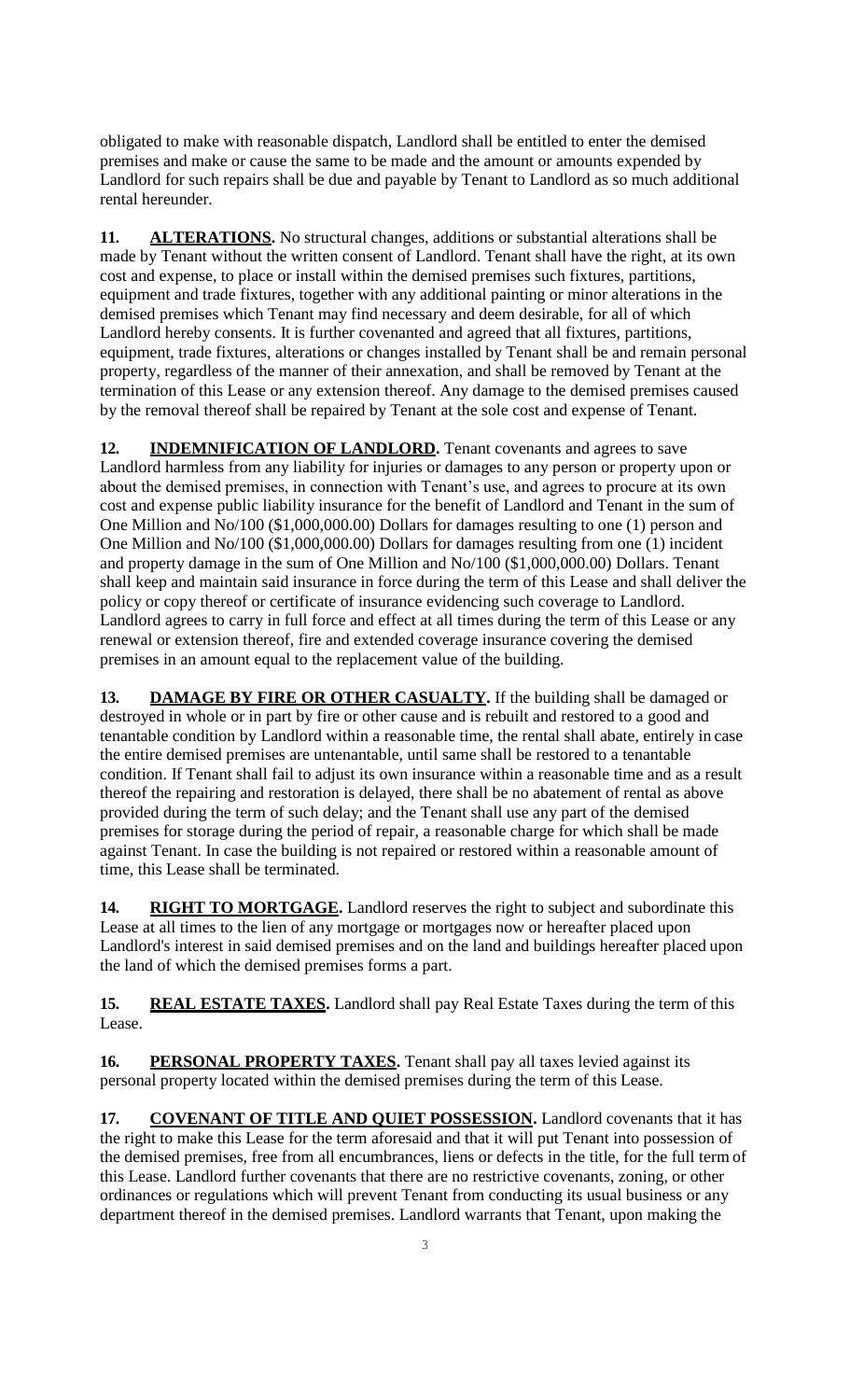payments and performing and keeping the other covenants and agreements of this Lease on its part to be kept and performed, shall have quiet and peaceful possession of the demised premises during the term of this Lease and any extension thereof.

**18. RIGHT TO EXAMINE PREMISES**. Tenant agrees to allow Landlord, its agents and representatives, free access to the demised premises during reasonable hours for the purpose of examining same; and during the period of three (3) months previous to the expiration of the term of this Lease or during the period of three (3) months prior to any renewal hereof, to exhibit same to prospective tenants.

19. **PROPER NOTICES.** All notices required or permitted under this Lease shall be deemed to be properly served if sent by registered mail to the last address previously furnished by the parties hereto. Until hereafter changed by notice in writing, notices shall be sent to Landlord to the Attention of Camie Kesler at P.O. Box 307, Bath Michigan 48808, and to Tenant at: Susan Garrity, Bath Township Public Library, at 14033 Webster Road, Bath Township, Michigan 48808.

**20. WAIVER**. The failure of Landlord to insist upon strict performance of any of the covenants or conditions of this Lease or to exercise any option herein conferred in any of one or more instances, shall not be construed as a waiver or relinquishment of any such covenants, conditions or options, but the same shall be and remain in full force and effect. The subsequent acceptance of rent hereunder by Landlord shall not be deemed to be a waiver of any preceding breach by Tenant of any term, covenant or condition of this Lease, other than the failure of Tenant to pay the particular rental so accepted, regardless of Landlord's knowledge of such preceding breach at the time of acceptance of such rent. No covenant, term or condition of this Lease shall be deemed to have been waived by Landlord, unless such waiver be in writing by Landlord.

**21. ENTIRE AGREEMENT.** This Lease and the exhibits and addenda, if any, attached hereto and forming a part hereof, set forth all the covenants, promises, agreements, conditions and understandings between Landlord and Tenant concerning the demised premises and there are no covenants, promises, agreements, conditions or understandings, either oral or written, between Landlord and Tenant other than is set forth herein. Except as herein otherwise provided, no subsequent alteration, amendment, change or addition to this Lease shall be binding upon Landlord or Tenant unless reduced to writing and signed by the parties hereto.

**22. FORCE MAJEURE.** In the event that either party hereto shall be delayed or hindered in or prevented from the performance of any act required hereunder by reason of strikes, lockouts, labor troubles, inability to procure materials, failure of power, restrictive governmental laws or regulations, riots, civil disturbances, picketing, demonstrations, insurrection, war or other reasons of a like nature not the fault of the party delayed in performing work or doing acts required under the terms of this Lease, then performance of such act shall be excused for the period of the delay and the period equivalent to the period of such delay. The provisions of this section shall not operate to excuse Tenant from prompt payment of rental, percentage rental, additional rental, or any other payments required by the terms of this Lease.

**23. PERSONAL PROPERTY, MERCHANDISE, FURNITURE AND FIXTURES.** Any and all personal property, merchandise, furniture or fixtures placed in or moved upon the demised premises by Tenant shall be at the sole risk of Tenant. Landlord shall not be liable for damages to said personal property, merchandise, furniture or fixtures, or to Tenant arising from the bursting or leaking of water pipes or from any act of negligence of any co-tenant. Upon termination of this Lease or any extension or renewal hereof, Tenant shall have the right to remove all or any portion of such personal property, provided that Tenant shall repair any damage to walls, floors or doors arising from Tenant's removal of said personal property.

**24. HAZARDOUS SUBSTANCES.** Tenant shall not cause or permit any Hazardous Substance to be used, stored, generated, or disposed of on or in the demised premises by Tenant,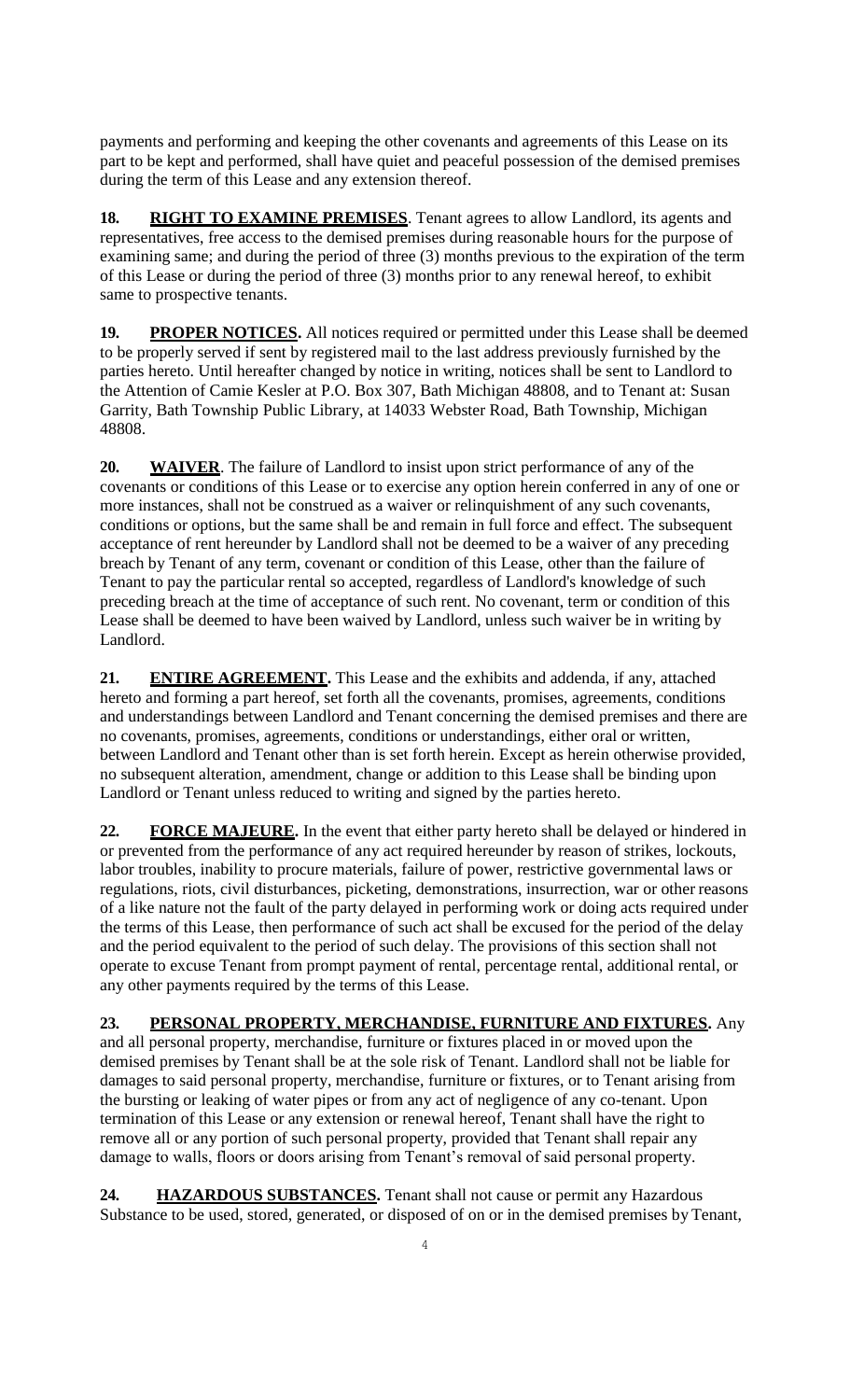Tenant's agents, employees, contractors, or invitees.

25. **RELOCATION/TERMINATION.** In the event Tenant is required to close its library, cease its operations, or relocate due to budget and finance issues or constraints or for any other reason, Tenant shall be permitted to terminate this Lease with sixty (60) days prior notice to Landlord.

**26. IMPROVEMENTS**. All improvements to be paid by Tenant.

**27. OPTION TO RENEW.** So long as Tenant has not been in default of any terms or conditions of this Lease, Tenant shall have the right to extend the term of this Lease for two (2) additional period of five (5) years in duration commencing upon the expiration of the original term of this Lease. All terms and conditions of this Lease shall remain the same except rental, which shall be determined. Tenant shall notify Landlord as to its intent to extend this Lease not later than one hundred eighty (180) days prior to the end of the original term of this Lease.

**IN WITNESS WHEREOF,** the parties hereto have caused this Lease to be signed in their respective names by their respective officers the day and year first above written.

**WITNESSED TO LANDLORD: DARYL L. KESLER**

**By: OWNER**

**Its:**

**WITNESSED TO TENANT: Bath Township Public Library**

**By:** 

**Its:**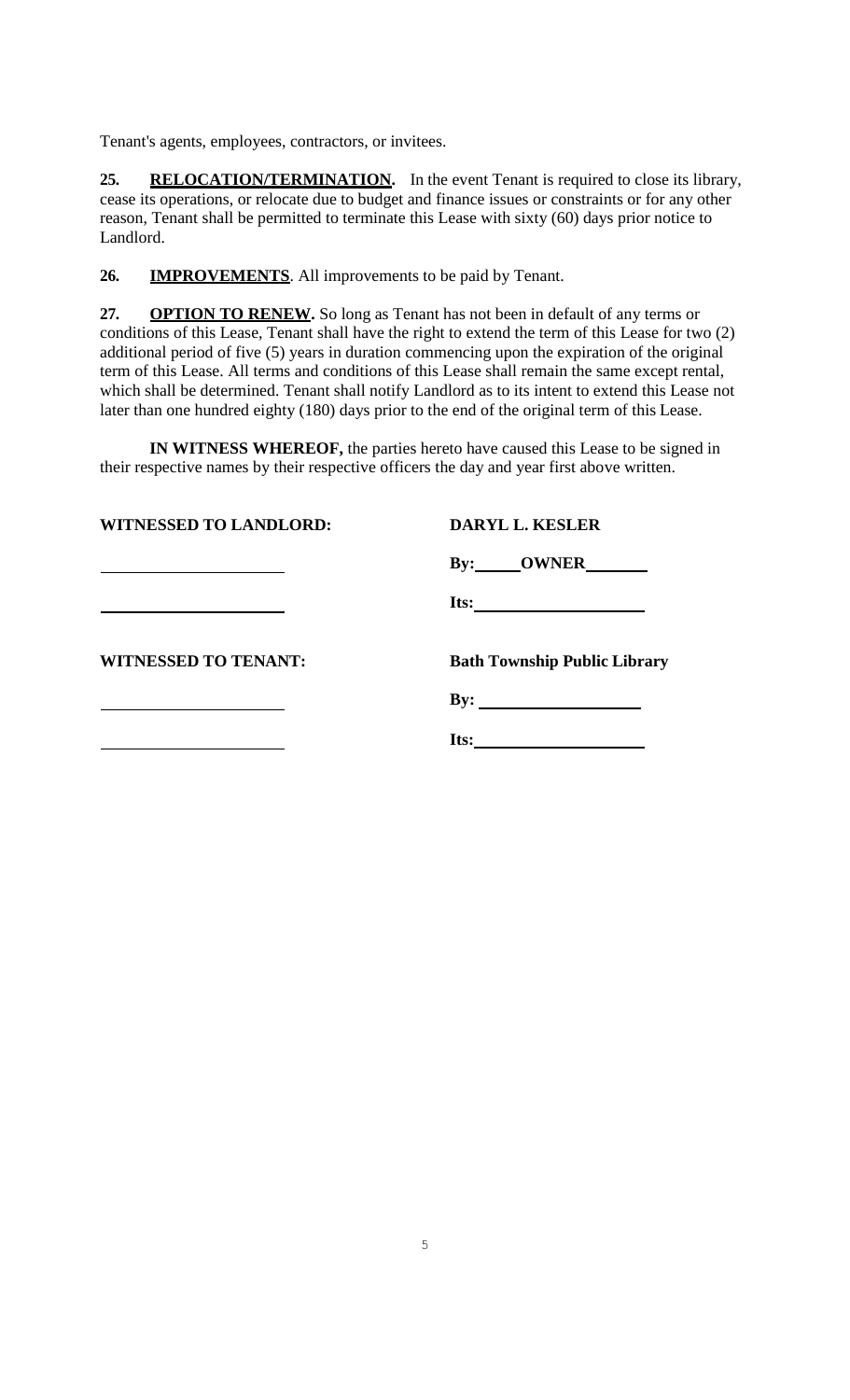## **Bath Township Public Library Director Community Introduction Plan**

- Press Release (Ryan)
	- o Dewitt Bath Review
	- o Lansing State Journal
- Social Media (Ken)
	- o Facebook
	- o Township Facebook Page (Ask them to post)
	- o Township Facebook Groups
- Local Organizations/Meetings (Sue & Others)
	- o Friends of BTPL
	- o Township Board
	- o Lions Club
	- o School Board
	- o PTA (In Fall)
- BTPL Open House Event (Theresa/Lynn/Shannon?)
	- o Set Date
	- o Create List/Send Invites
	- o Send something home before school ends?
	- o Private reception beforehand for key supporters?
- Individual Introductions (Sue/Ryan)
	- o Dan Wietecha
	- o Karen Hildebrandt
	- o Jack Phillips
	- o Jake Huffman
	- o Jennifer Balcom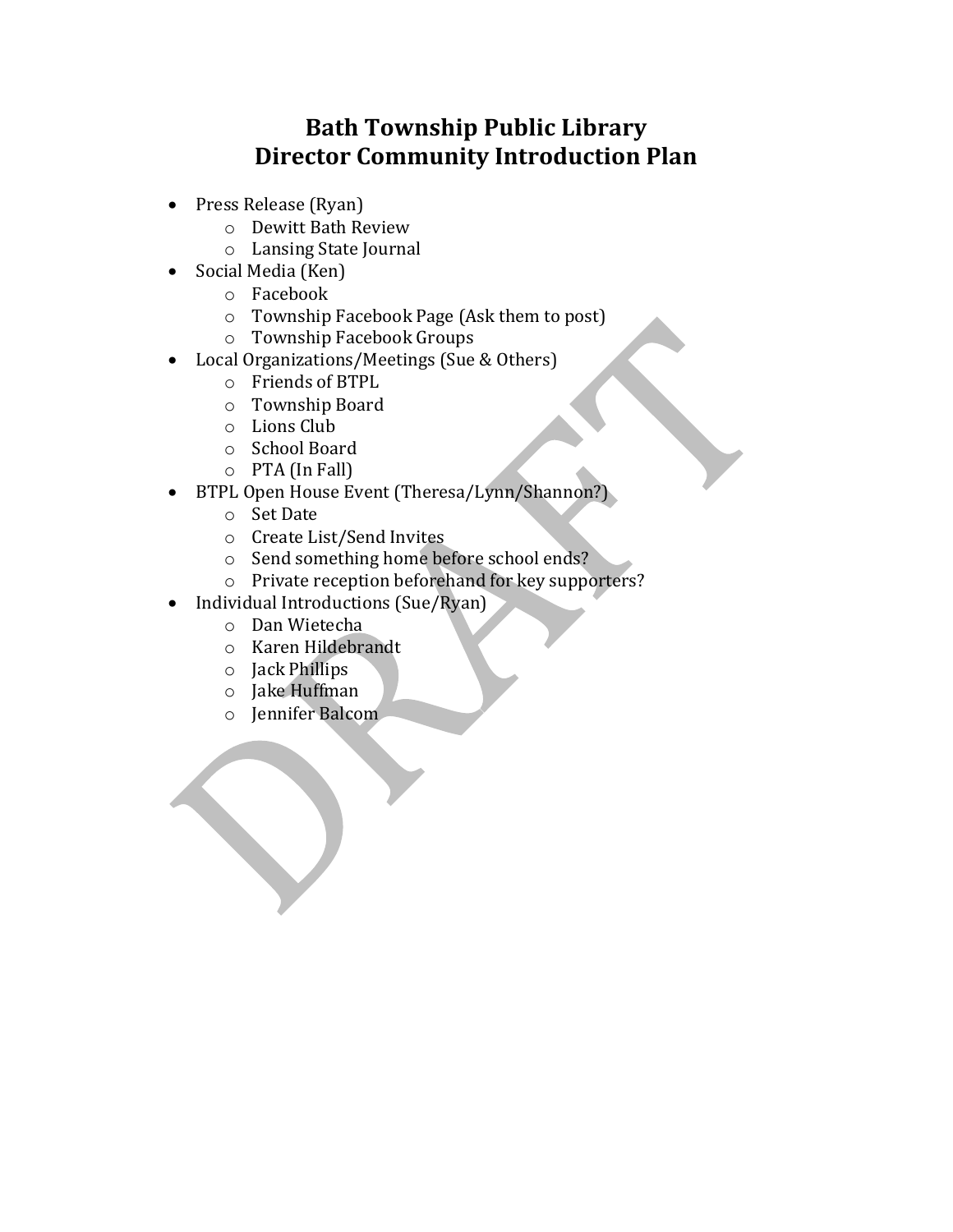# MLA Health Insurance Consortium

## Rick Labian [<rlabian@nisbenefits.com>](mailto:rlabian@nisbenefits.com)

Mon 6/18/2018 3:51 PM

Inbox

To:Suzanne Gar[rity <sgarrity@bathtownshippubliclibrary.org>;](mailto:sgarrity@bathtownshippubliclibrary.org)

Hi, Sue –

I got your voicemail and thought e-mail might be the best way to connect.

The goal was to roll out a health insurance offering through the MLA in January of 2018. Unfortunately that did not happen, as some carriers would not quote on a consortium without by-laws approved by the state of Michigan. So NIS worked on creating by-laws, and the MLA's attorney has approved them. Once the MLA Executive Committee approves (which may even have been this past Friday) it goes to the state of Michigan, which we hope will approve within 2 to 4 weeks. Then we can submit to insurance companies to quote on all the interested libraries as one large group (or consortium, if you will).

So, in short, we hope to have rates toward the end of July 2018. I will keep you in my file and reach out to you once the by-laws are approved by the state of Michigan and we are going out for quotes.

Hope this helps. Feel free to reply or call me directly with any questions.

NATIONAL<sup>W</sup>INSURANCE SERVICES **Rick Labian** *Account Manager, Benefits Consultant* National Insurance Services 23952 City Center Circle Mattawan, MI 49071 Direct: 262.780.1248 / Toll free: 800.627.3660 x1248 Mobile: 269.303.7556 / Fax: 262.814.1248 [www.NISBenefits.com](http://www.nisbenefits.com/) [www.linkedin.com/in/ricklabian](http://www.linkedin.com/in/ricklabian)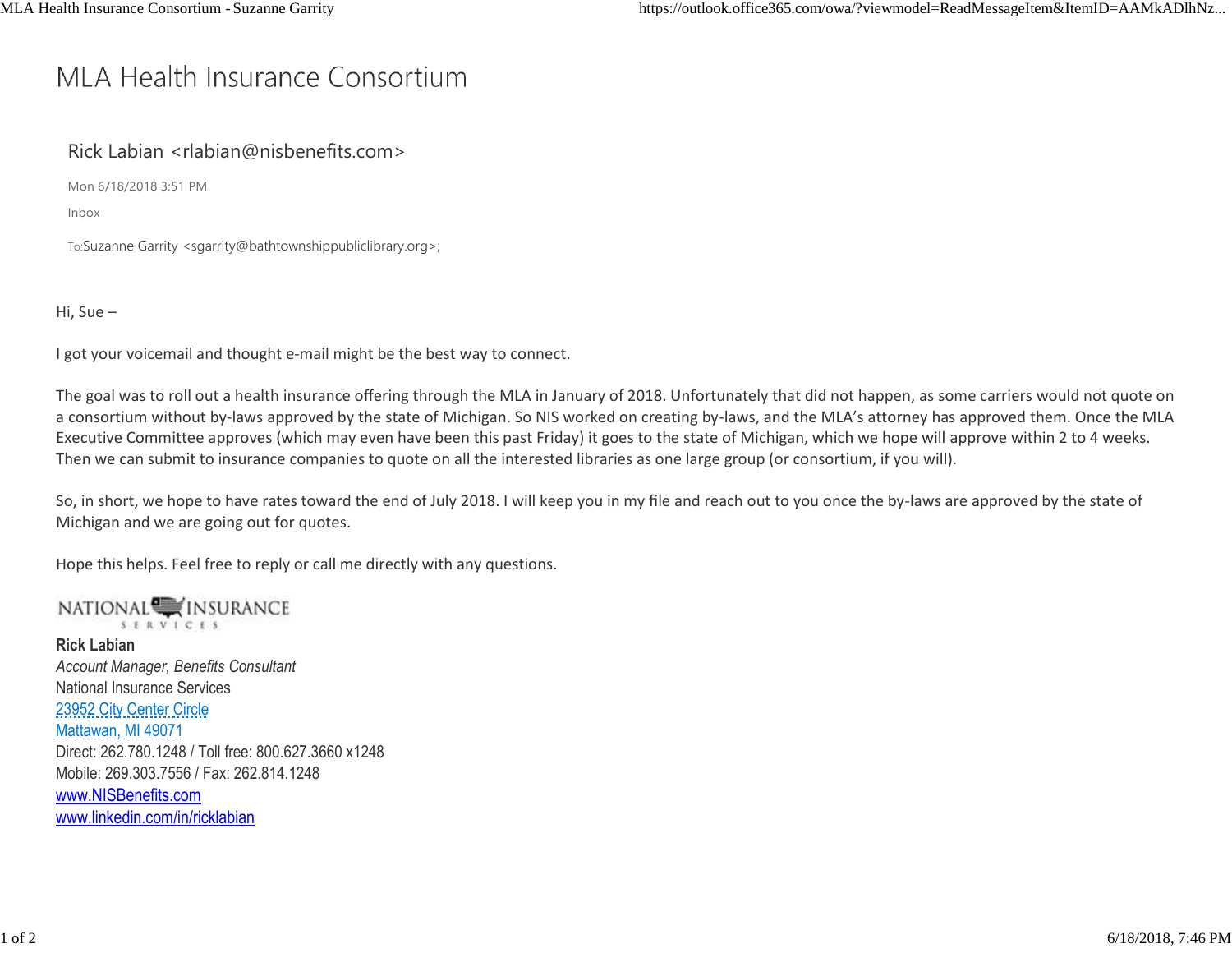Class 3 Library Benefits

There were 77 Class 3 libraries reporting in to the 2016-2017 Michigan Public Library Survey Statistics (available online at [https://www.michigan.gov/libraryofmichigan/0,2351,7-160-](https://www.michigan.gov/libraryofmichigan/0%2C2351%2C7-160-18668_69405_61707---%2C00.html) [18668\\_69405\\_61707---,00.html\)](https://www.michigan.gov/libraryofmichigan/0%2C2351%2C7-160-18668_69405_61707---%2C00.html)

Here's a bit of analysis to help us start our conversation about benefits for the Director position: 53.7% offer Health Insurance 46.8 % offer Dental Insurance 40.3% offer Vision Insurance 42.9% offer Life Insurance 55.8% offer a pension of some kind 77.9% offer Paid Sick Leave 90.9% offer Paid Vacation 70.1% offer Paid Personal Days 87% offer Paid Holidays 31.2% offer Deferred Compensation 36.4% offer Disability 15.6% Longevity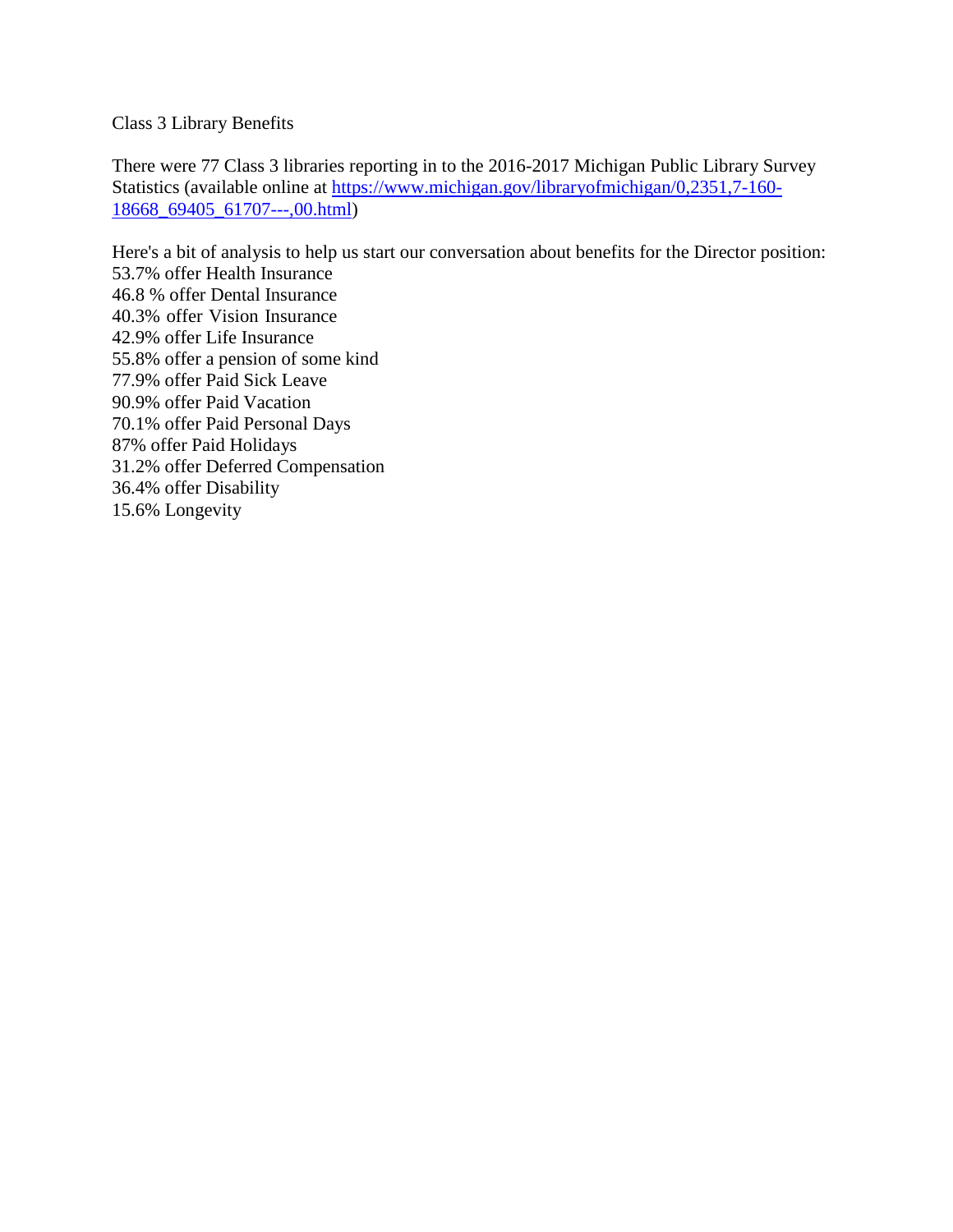#### Wage scale for part-time employees

High school, diploma, no experience \$9.25 High school diploma, experience \$9.50 Associate's degree, no experience \$10.00 Associate's degree, experience \$10.25 Bachelor's degree, no experience \$11.00 Bachelor's degree, experience \$11.25 Master's degree, no experience \$12.00 Master's degree, experience \$12.25